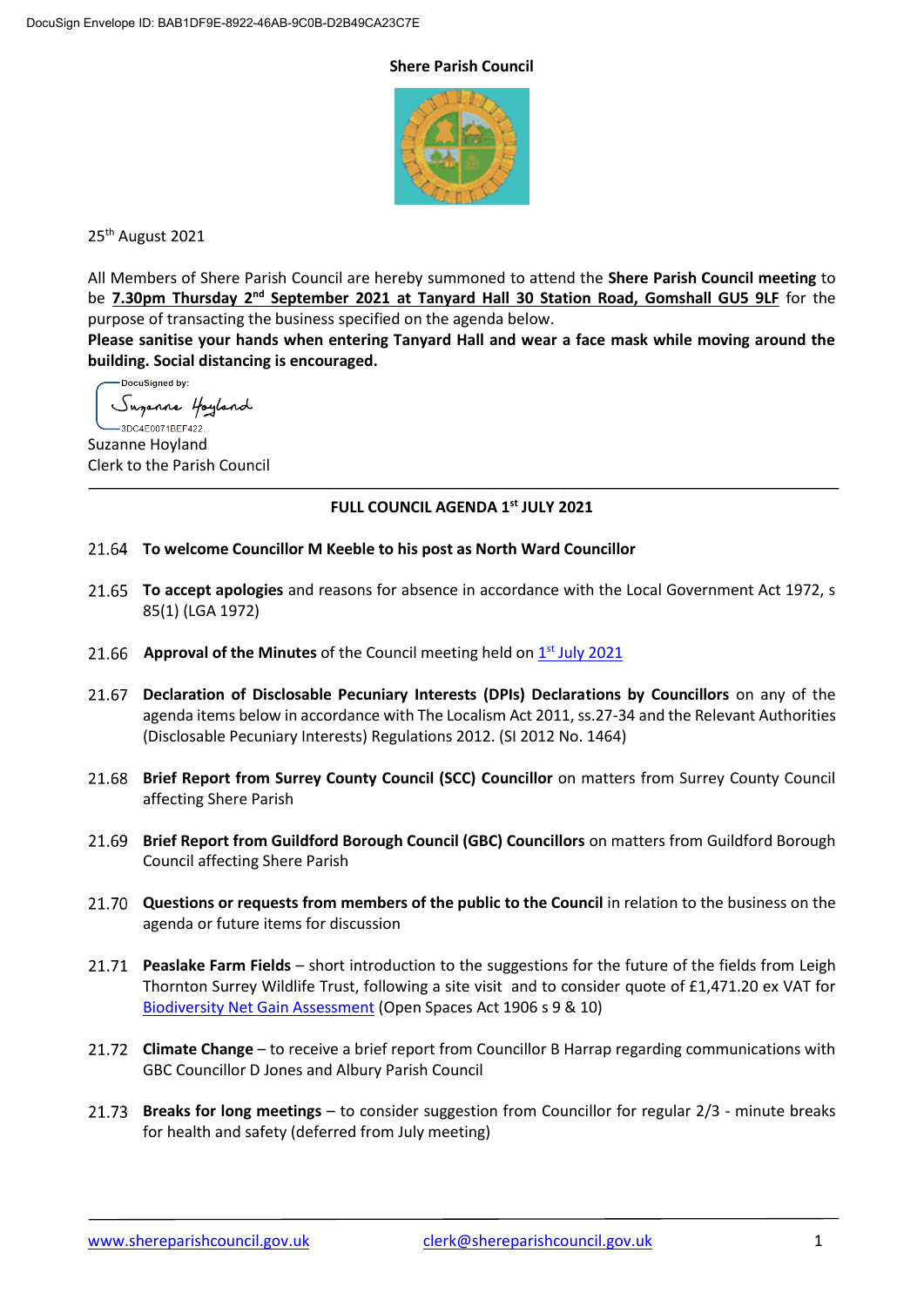### **Shere Parish Council**

**Annual Accounts 2020/21** – to review and accept the signed 2020/21 Annual Governance and Accountability Return (including report and certificate) and Completion of audit notification from the external auditor (if received)

## **Accounts for the year 2021/2022**

To note that the Responsible Finance Officer, in consultation with the Chairman and Vice-Chairman of the Finance Committee, has undertaken the following tasks. It is Recommended that this action is Ratified.

- a) confirmed the [scope of the internal audit for 2021/22;](https://www.shereparishcouncil.gov.uk/wp-content/uploads/2021/08/SHE002-Parish-Council-Audit-2021-22-ANNA-20210817-131736-122.pdf) approved the internal audit plan setting out proposals for the internal auditor; confirmed that this properly takes account of the corporate risk (i.e. the controls and procedures within the Council which minimise the risk of the Council not being able to function or carry out what it sets out to do)
- b) agreed that the minimum tests proposed in the audit plan, together with the inspections carried out by the Internal Auditor and the Chairman of the Parish Council, are adequate and effective for the Council's internal audit purposes
- c) agreed [Mulberry and Co Engagement Letter,](https://www.shereparishcouncil.gov.uk/wp-content/uploads/2021/08/SHE002-Engagement-Letter-Local-Authority-ANNA-20210817-131945-596.pdf) as Internal Auditor for 2021/2022

### 21.76 Finance matters

- a) Approval of income and expenditure for the months ended  $July$  and August 2021 [\(Appendixes](https://www.shereparishcouncil.gov.uk/wp-content/uploads/2021/08/Lloyds-Cashbook-July-2021-Redacted.pdf) 1 & 2)
- b) To note bank reconciliations and statement balances for months ended July and August 2021 (Appendixes 3 & 4)
- c) To note income and expenditure against budget and earmarked reserves to end of August 2021 (Appendix 5)
- d) To note VAT expenditure for July and August 2021 (Appendix 6)
- e) [Council Insurance:](https://www.shereparishcouncil.gov.uk/wp-content/uploads/2021/08/Shere-Parish-Council-Insurance-Quotes-2021.pdf)
	- 1. to note the swimming pool, changing rooms, plant room and HSM pavilion have been removed from our insurance quote and are now covered by the relevant lessees.
	- 2. To consider quotes and select provider
- f) To consider final grant aid applications for 2022/23

### **To consider the following items and agree resolutions where appropriate:**

- a) Shere Parish Council Councillor M Keeble
	- 1. to consider electing to the Finance and Planning Committees
	- 2. [to receive doorstep feedback from his election campaign](https://www.shereparishcouncil.gov.uk/wp-content/uploads/2021/08/Feedback-from-Election.pdf)
	- 3. to consider a holding a monthly North Ward surgery from October to December 2021 at Shere Village Hall, Tanyard Hall or Scout Hut on Goose Green
	- 4. to consider advertising the top 10 powers of the parish council to improve resident's understanding of the role of the parish council
	- 5. to note that planters are not permitted by Surrey County Council on the roads and cannot replace the barriers (which will be removed shortly)
- b) Five Year Plan to consider the process for creating an overall strategic plan by the Management and Strategy Committee, detailing the vision and objectives of the council for the next five years. To take into account the post covid 19 landscape of reduced borough and county budgets (click [here](https://www.shereparishcouncil.gov.uk/wp-content/uploads/2021/08/Five-Year-Plan-items-to-consider.pdf) for some suggested topics to be included)
- c) Shere Car Park to receive quotes for major repairs and to consider investigating introducing parking charges to pay for repairs and maintenance (with possible scheme for residents). To